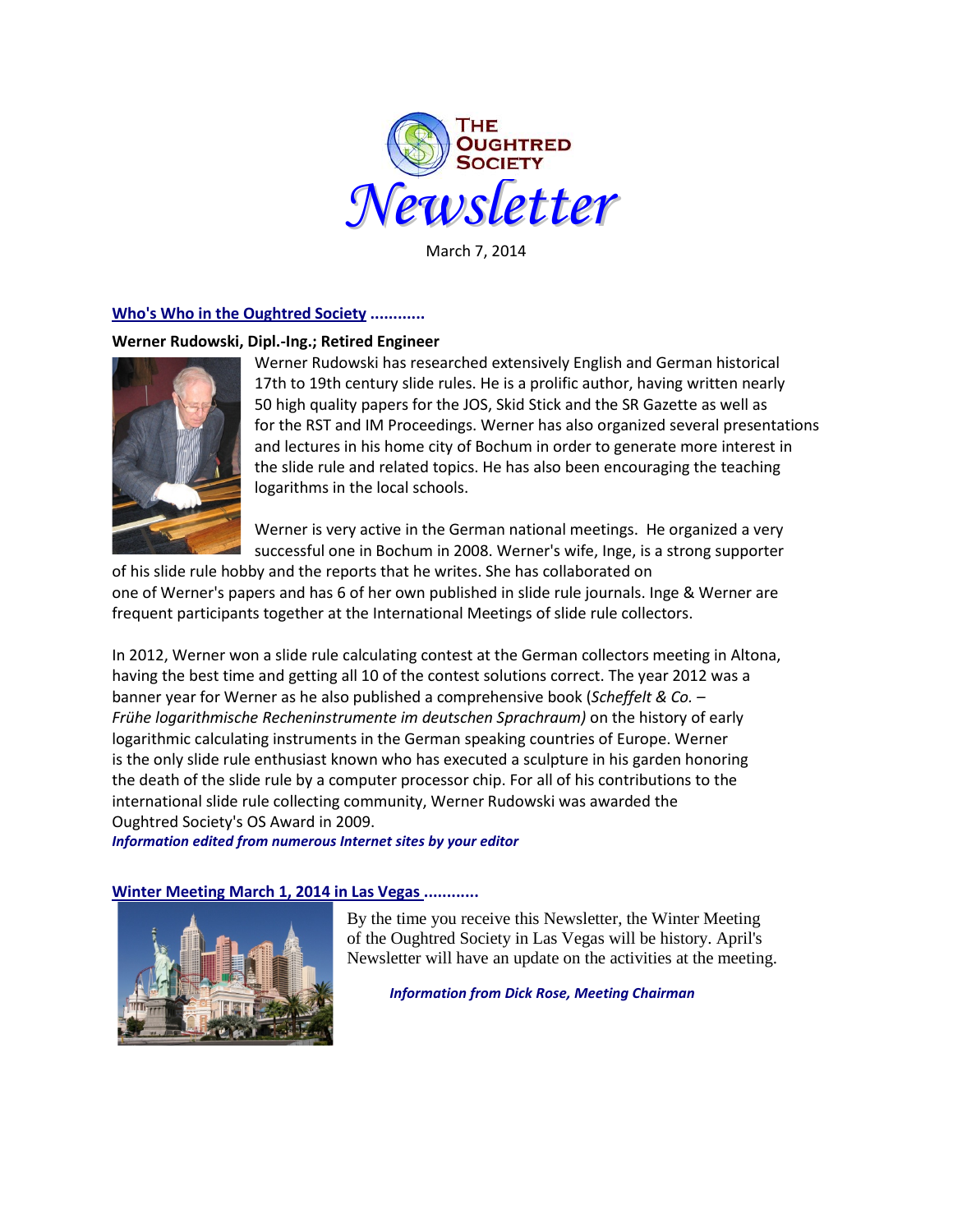

## **An Oughtred SocietyAnouncement ......................**

Your newsletter editor, Ed Chamberlain, will give a talk at the Goddard Space Center in Greenbelt Maryland at 3:30 pm on Monday, March 3rd. The presentation is titled: *"The Slide Rule: 350+ Years from Napier through the Manned Apollo Missions."*  Contact: Ed S <edwin\_chamberlain@valley.net> for more information.

### **International Meeting IM2014 - Reminder ...........**



More information is available on this year's International Meeting of Collectors of Historical Calculating Instruments, IM2014, the Netherlands. The location is the old city of Delft. The dates are September 5  $\&$  6, 2014, with an optional program on the day after, for visiting some small special museums in Delft. The full announcement can be found at [www.rekeninstrumenten.nl](http://www.rekeninstrumenten.nl/) .

IM2014 registrations will be handled by Andries de Man at [andriesdeman@gmail.com.](mailto:andriesdeman@gmail.com) In the program of presentations there is still room for additional papers; nine papers already have been promised. The theme of IM2014 is "Turning and Sliding", but in a broad sense - so definitely not restricted to round and straight slide rules only. Contact Otto van Poelje at ovpoelje@rekeninstrumenten.nl

News from The Dutch Circle (KRING)@rekeninstrumenten.nl for more information about papers and presentations.

## **Other News from the Dutch Kring ...............**

The "Nationale Wiskunde Dagen", a yearly conference for math teachers in the Netherlands, was held Jan. 31 & Feb. 1, 2014, with a presence from the KRING. The Dutch Circle arranged a large exposition table of some 50 square feet with many calculating instruments from the collections of eight KRING members. Three members presented history and use of the slide rule - with a hands-on workshop - for 40 teachers. We hope that some other eachers will accept our offer to use one of the KRING's sets of school slide rules for a similar workshop in this year's school classes.

### *Information from Otto van Poelje and your editor*

### **New Members in February are ............**

- Thomas W. Millar, Chula Vista, CA
- Thomas Hankinson, Ewing, NJ
- **Welcome to the Oughtred Society!**

*Information from Clark McCoy, Membership Secretary*

### **Reminder to Renew Membership in the Oughtred Society ............**

Visit the [Oughtred Society](http://www.oughtred.org/) website and select Membership in the main menu.

# **Upcoming articles in the Spring 2014 (Vol 23.1) Journal ............**<br> **• B47 Slide Rule by Bill Robinson**

- 
- *Chisel Cursors* by Clay Castleberry **○** *Clark & Company* by Tom Wyman
-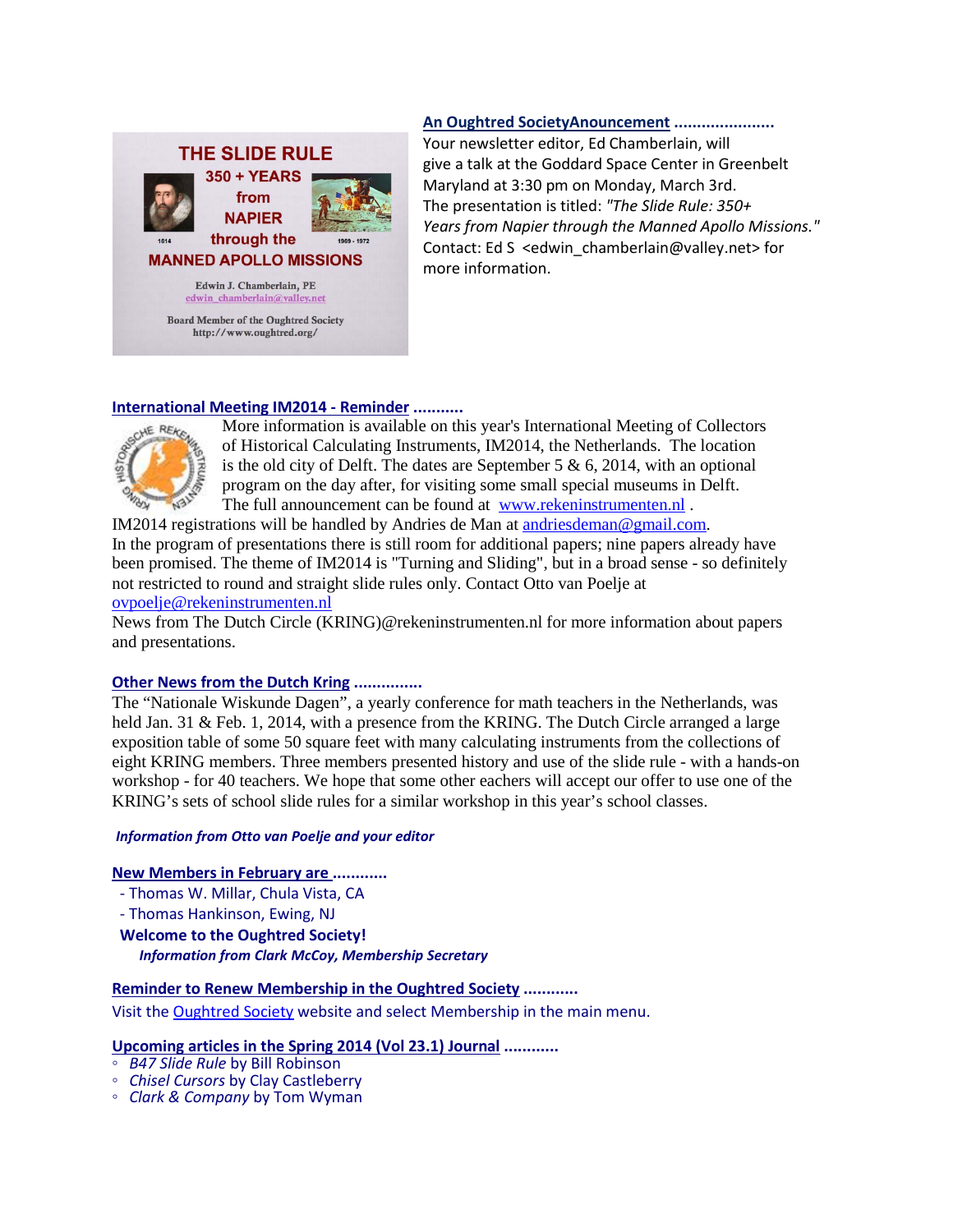- 
- *Combined Slide Rules* by Panagiotis Venetsianos *HP Commemorative Calculators* by Otto van Poelje *Moinot's Stadia* by Richard Hughes
- 
- *Paper Excise Rule* by Tom Wyman
- 
- *Station Pointer* by Robert Sauer *UNIS - France: A collective Trade Mark* by Panagiotis Venetsianos *Writing - My Take* by Tom Wyman
- 

## **Notable sales on eBay in January 2014 ............**

### **US Makers:**

- 1) K&E Universal 4090 Slide Rule (see details below) \$4000
- 2) K&E 681400 Analon Slide Rule \$534
- 3) Boyken 510 RotaRule \$510
- 4) K&E Wooden Slide Rule Engineering Sculpture, with K&E brass tag. \$445
- 5) Dempster No. AA RotaRule (no magnifier) \$400
- 6) Pickett N15-T Georgia Iron Works D W Hagler Hydraulic Slide Rule \$285
- 7) Pickett N906-T Hydraulic Slide Rule \$255
- 8) Pickett N-525-ES Stat Rule \$208

### **European Makers:**

- 1) Fuller Calculator, year: 1929 \$561
- 2) Early 12" Boxwood alcohol guager's slide rule by Cook \$537 3) Fuller Calculator \$526
- 
- 4) Courvoisier Spiral (long scale) slide rule, French \$500
- 5) Faber Castell 2/84 Mathema Slide rule \$450
- 6) Calculigraphe H.C pocket watch slide rule \$450
- 7) Roplex Graphoplex circular slide rule \$350
- 8) Boxwood ''Power Scales'' slide rule by F.Robson Newcastle-On-Tyne \$331
- 9) 4 Sided Alcohol Slide Rule by Horcraft \$328
- 10) German Sickler Surveying Slide (made by tavernier-Gravett?) c.1900 \$270
- 11) Nestler Rechenwalze 3.75 m Cylindrical Slide Rule (fair condition) \$228
- 12) Nestler 12.5m Cylindrical Slide rule (poor condition) \$216
- 13) Aristo 90126 Hydraulic Engineering Slide Rule \$208
- 14) Nestler Nr. 37a Elektro 50 cm long slide rule \$203

## **Asian Makers:**

- 1) Sun Hemmi 266 Electronics Slide Rule \$337
- 2) Sun Hemmi No 257 Chemical Engineering Slide Rule \$258
- 3) Sun Hemmi No. 257 Chemical Engineering Slide Rule \$228

### **K&E Universal 4090 Slide Rule c.1890s. Sold on eBay in February 2014 for \$4000.**



This is a very rare slide rule, a unique K&E slide rule with 2 slides, Cox end posts, & brass cursor with glass window  *Information from your editor*